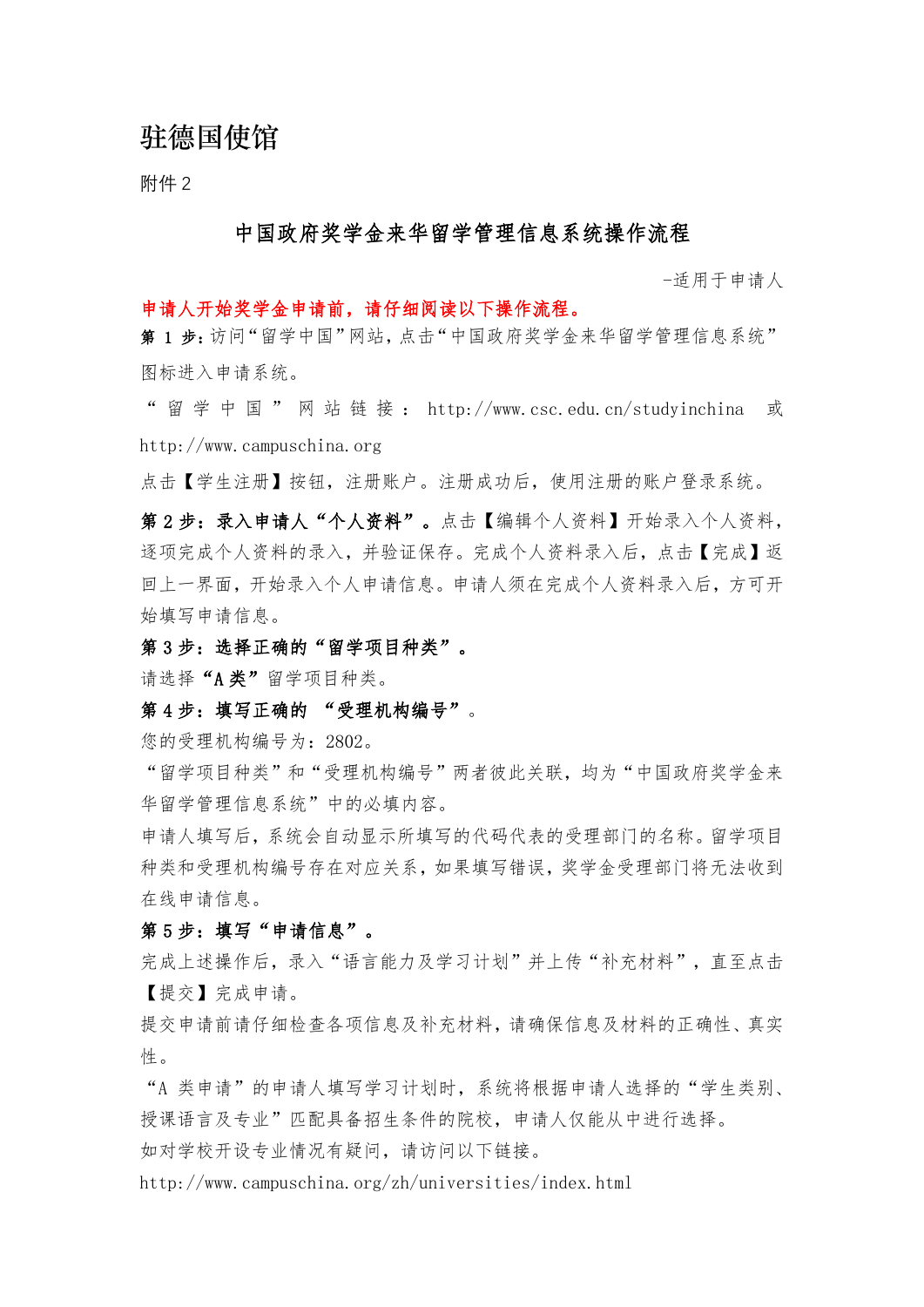如果对"学科门类"有疑问,可从"帮助"菜单下载"专业对照表"。

第 6步: 申请一经提交, 申请人将无法修改"个人资料"及"申请信息"。申请 被受理前,申请人可通过点击【撤销】撤回已提交申请,并进行修改。申请被撤 回后,申请人须在编辑后再次提交,否则该申请将无法被受理。申请被受理后, 申请人将无法撤回该申请。

第 7 步: 点击"打印申请"下载申请表。

第 8步: 按照受理机构要求提交奖学金申请。

国家留学基金管理委员会未委托任何个人或中介代为受理中国政府奖学金申请, 申请人务必通过官方受理机构提交奖学金申请,避免上当受骗。以下为国家留学 基金管理委员会发布来华留学相关信息的唯一官方网站,请广大申请人注意甄别 虚假信息。

<http://www.csc.edu.cn/studyinchina> [\(http://www.campuschina.org/\)](http://www.campuschina.org/) 备注:

未填写正确"受理机构编号"的申请将无法受理。

注意: 建议使用火狐或 IE 11 浏览器, 如果使用 IE 浏览器, 请去掉浏览器的"兼 容性视图模式"后使用。

申请人须使用中文或英文完成全部申请信息的填写。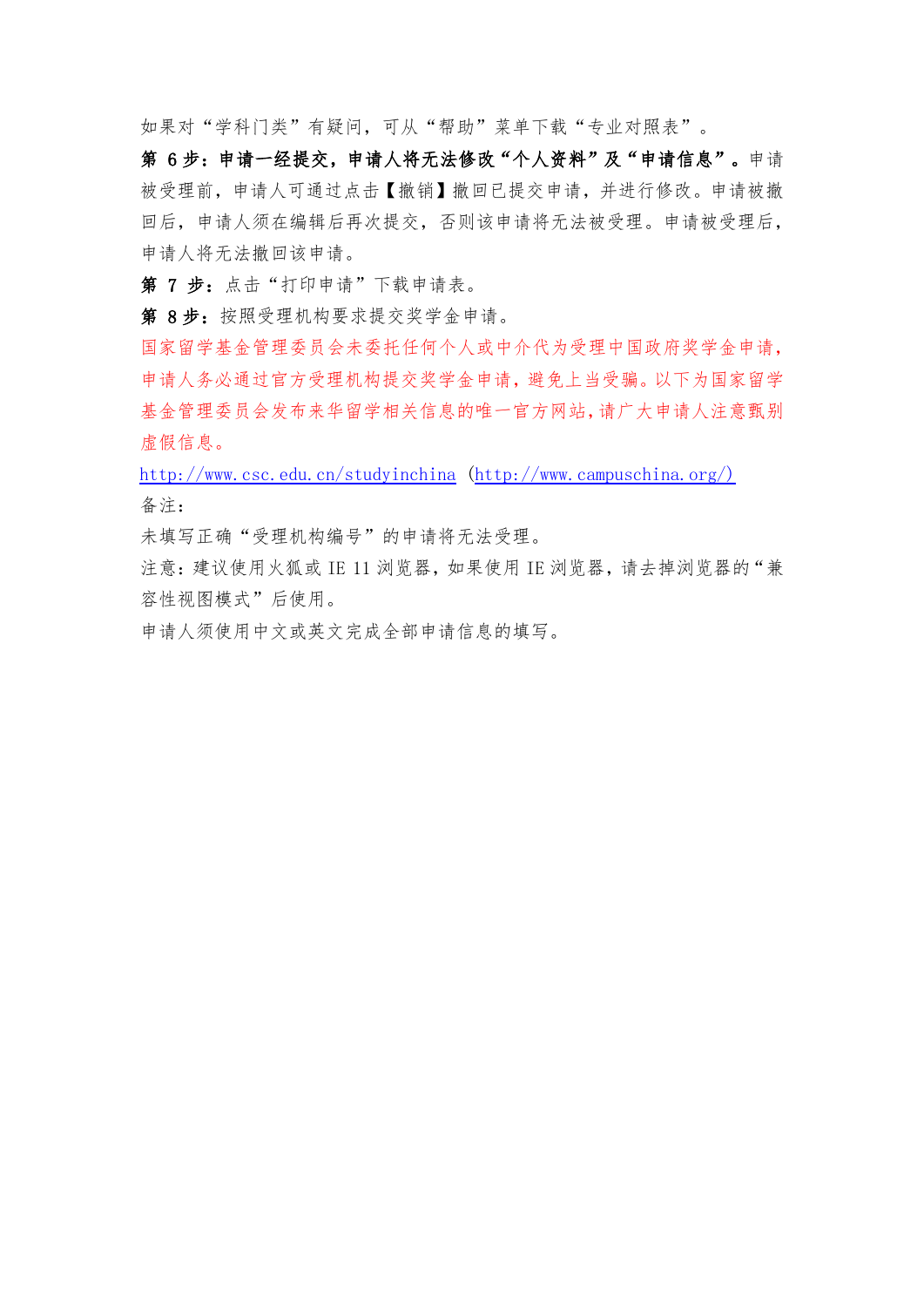## **Instructions for Chinese Government Scholarship**

# **Information System (CGSIS)**

-For Applicants

### Please carefully read the instructions before applying for the scholarship.

**Step 1:** Visit "CSC Study in China" website and click "Scholarship Application for Students" at **http://www.csc.edu.cn/studyinchina** or **http://www.campuschina.org**

Register an account through **[CREATE AN ACCOUNT]** and login with your account.

**Step 2**: **Input Personal Details.** Click "**Edit Personal Details**" and finish inputting personal details by filling in all the information, verifying and saving the information. After the completion of this section, return to the previous page by clicking "Finish" and start filling in your application information.

### **Step 3**: **Select the correct "Program Category"**.

Please select Program Category **"Type A".**

### **Step 4: Input the correct Agency Number**.

Your Agency Number is: 2802.

**Program Category** and **Agency Number** are directly matched, both are mandatory for online application.

After inputting agency number, the matched agency name will automatically show on the page. As **Program Category** and **Agency Number** are directly matched, application processing authorities will not receive your online application if the program category or agency number are not correct.

#### **Step 5: Input Application Information**

Next, please move on to the section of "Language Proficiency and Study Plan" and upload "Supporting Documents" as requested, then click "Submit" to complete the application. Check each part of your application carefully before submission. Please make sure that all the information and uploaded documents are valid and accurate.

When applicants of "Type A" application choose the "Preferences of Institutes", system will automatically match the available universities according to the selected "Student" Category, Preferred teaching language and Major Applying for". With any inquiry concerning the available majors of each university, please visit the following website.